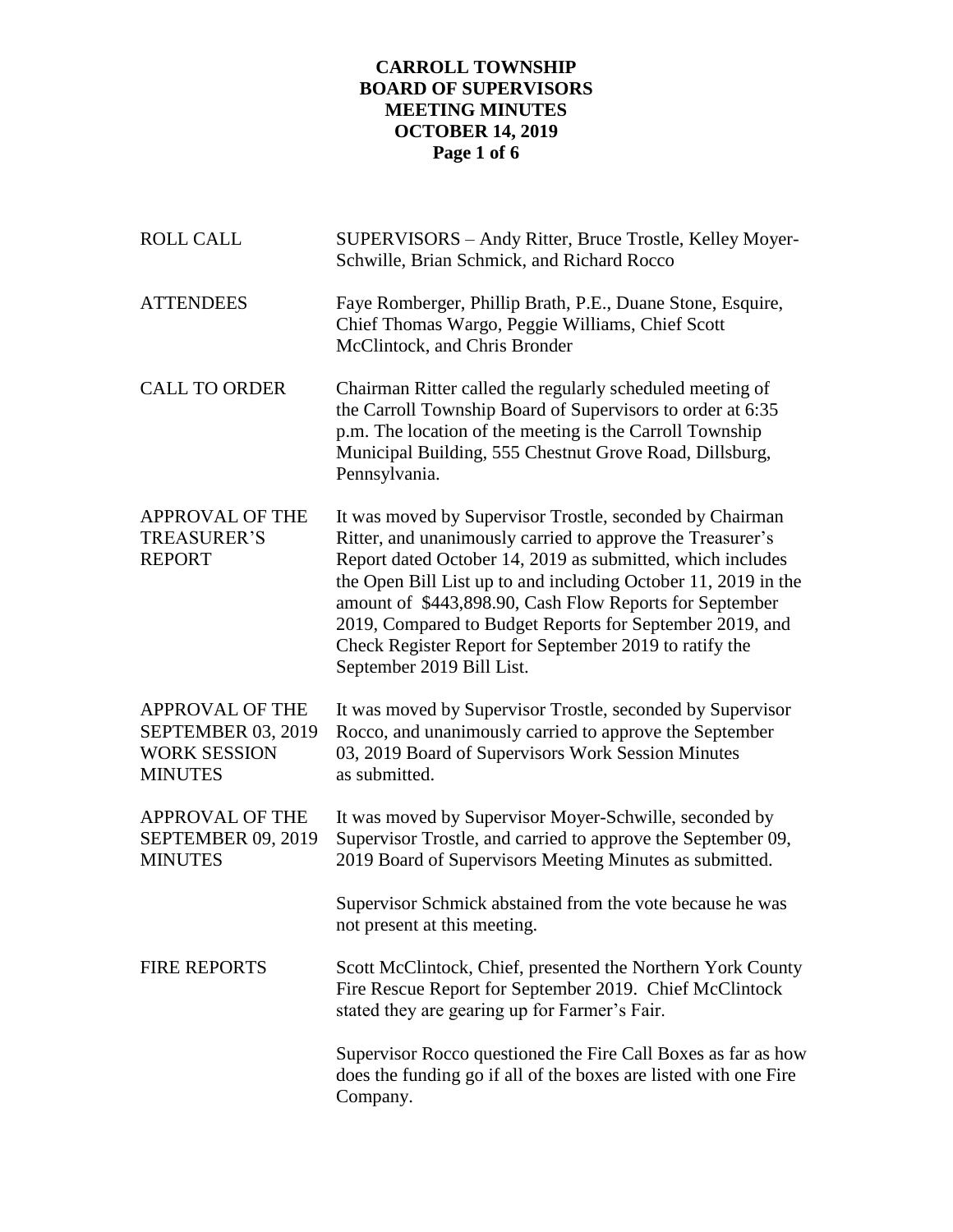# **CARROLL TOWNSHIP BOARD OF SUPERVISORS MEETING MINUTES OCTOBER 14, 2019 Page 2 of 6**

| <b>GEISINGER</b><br><b>EMERGENCY</b><br><b>MEDICAL SERVICE</b><br><b>CHANGES TO</b><br><b>FIRE/EMS RUN</b><br><b>CARD CHANGES</b> | It was moved by Supervisor Trostle, seconded by Supervisor<br>Rocco, and unanimously carried to notify the County of York<br>Department of Emergency Services that Carroll Township is<br>requesting to make changes to our Fire/EMS run cards as per<br>the letter dated September 16, 2019 that was prepared by<br>Geisinger Emergency Medical Services.                                                                                                                                                               |
|-----------------------------------------------------------------------------------------------------------------------------------|--------------------------------------------------------------------------------------------------------------------------------------------------------------------------------------------------------------------------------------------------------------------------------------------------------------------------------------------------------------------------------------------------------------------------------------------------------------------------------------------------------------------------|
| PUBLIC COMMENT                                                                                                                    | Chairman Ritter asked for public comment.                                                                                                                                                                                                                                                                                                                                                                                                                                                                                |
|                                                                                                                                   | Chris Bronder from Fair Districts of PA. She stated that<br>redistricting should be impartial, transparent and fair.<br>Gerrymandering cuts voters out. She is asking the Board of<br>Supervisors to adopt a Resolution to be submitted to our<br>Senators and State Representatives to look into the redistricting<br>of the districts. It should be residents not the Government<br>doing the redistricting.                                                                                                           |
| <b>CHESTNUT HOLLOW</b><br><b>DETENTION POND</b><br><b>COMPLETED AND</b><br>PAY INVOICE                                            | It was moved by Supervisor Trostle, seconded by Supervisor<br>Rocco, and unanimously carried to pay MacMor Construction<br>LLC Invoice #19-17-01 in the amount of \$75, 253.96 and<br>holding \$1,650.00 for finish grading, and seeding until the site<br>is stable.                                                                                                                                                                                                                                                    |
| CARROLL<br><b>TOWNSHIP</b><br><b>POLICE</b><br><b>CONTRACT FROM</b><br>$2019 - 2021$                                              | It was moved by Supervisor Rocco, seconded by Supervisor<br>Trostle, and carried to accept the Carroll Township Collective<br>Bargaining Agreement between Carroll Township and the<br>Carroll Township Police Department Union, which was<br>bargained between the parties as presented by the Township<br>Solicitor. This Agreement shall be signed by the Chairman and<br>Vice Chairman of the Board. The Agreement shall be dated<br>October 14, 2019 and be effective from January 1, 2019 to<br>December 31, 2021. |

Supervisor Moyer-Schwille voted no.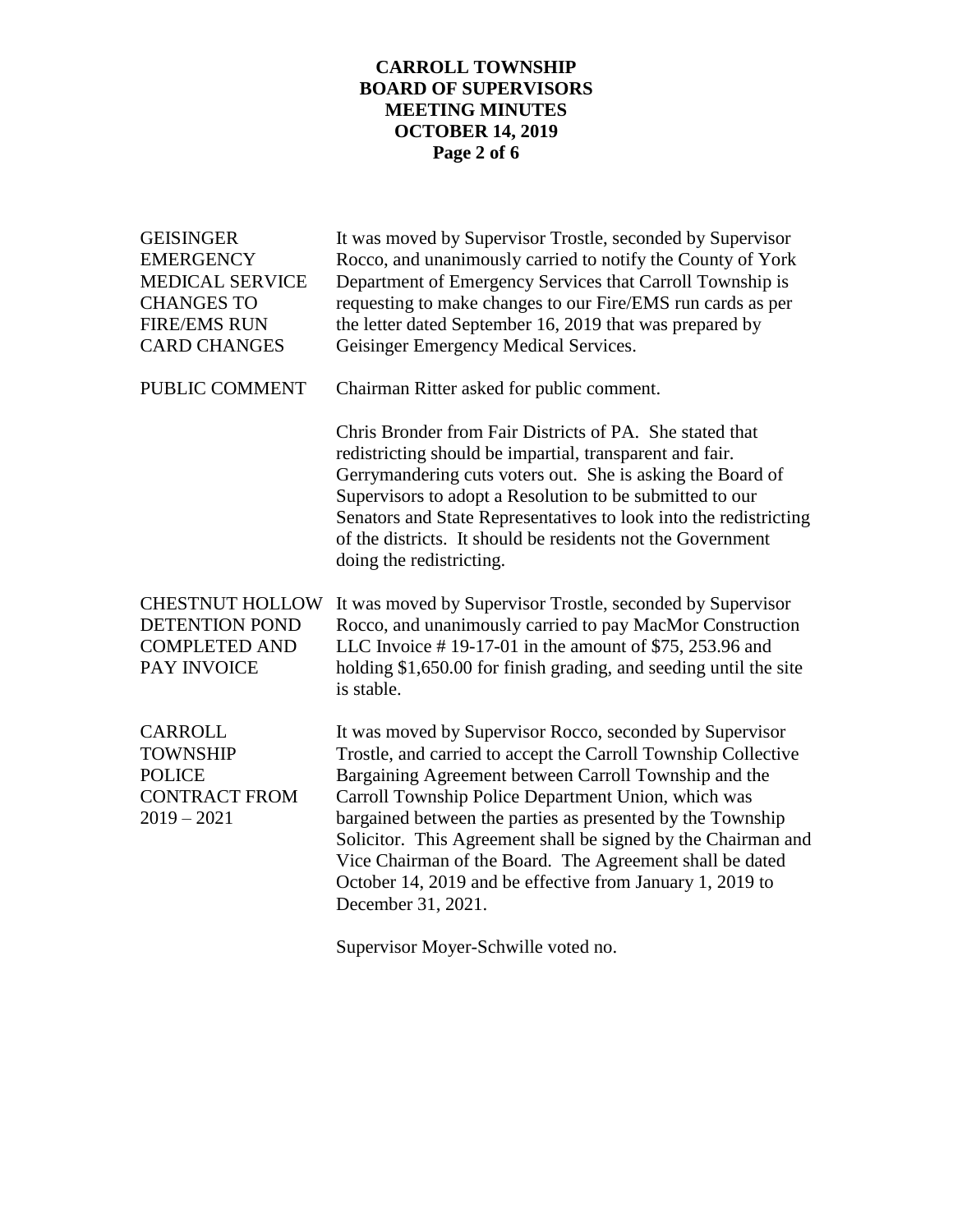## **CARROLL TOWNSHIP BOARD OF SUPERVISORS MEETING MINUTES OCTOBER 14, 2019 Page 3 of 6**

TRAFFIC STUDY It was moved by Supervisor Moyer-Schwille, seconded by AWARDED FOR Supervisor Schmick, and unanimously carried to award the MOUNTAIN ROAD Traffic Study at the Intersection of Rt. 15, Mountain Road, AND HARRISBURG and Harrisburg Street for a left hand turn arrow to Grove STREET LEFT HAND Miller Engineering, Inc. in the amount not to exceed \$5,700.00 TURN ARROW to do the Data Collection and Analysis and Traffic Signal Permit Revisions.

> Supervisor Schmick asked Phillip Brath, Township Engineer, to check with PennDOT concerning the traffic signal at Route 74 South and U.S. Rt. 15 South, it was not working on Saturday, October 12, 2019. There was a tractor trailer sitting at this light and the light did not change to allow him to turn left on U.S. Route 15 North.

DILLSBURG It was moved by Supervisor Schmick, seconded by Chairman BOROUGH Ritter to enter into a five year Police Service Contract with POLICE SERVICE Dillsburg Borough from January 1, 2020 to December 31, CONTRACT 2024. The following will be the charges during this contract

> A. For police services rendered in the calendar year 2020, the Borough of Dillsburg hereby agrees to purchase 2140 hours of police services with 100 hours of the 2140 to be used for Farmer's Fair coverage and pay the Township of Carroll at the rate of \$87.99 per hour for said services. In the year 2020, the Borough of Dillsburg agrees to the sum of one hundred eighty eight thousand and two hundred ninety eight dollars and sixty cents (\$188,298.60) for the calendar year

> B. For police services rendered in the calendar year 2021, the Borough of Dillsburg hereby agrees to purchase 2140 hours of police services with 100 hours of the 2140 to be used for Farmer's Fair coverage and pay the Township of Carroll at the rate of \$90.63 per hour for said services. In the year 2021, the Borough of Dillsburg agrees to the sum of one hundred ninety three thousand and nine hundred forty eight dollars and twenty cents (\$193,948.20) for the calendar year.

2020 – 2024 period: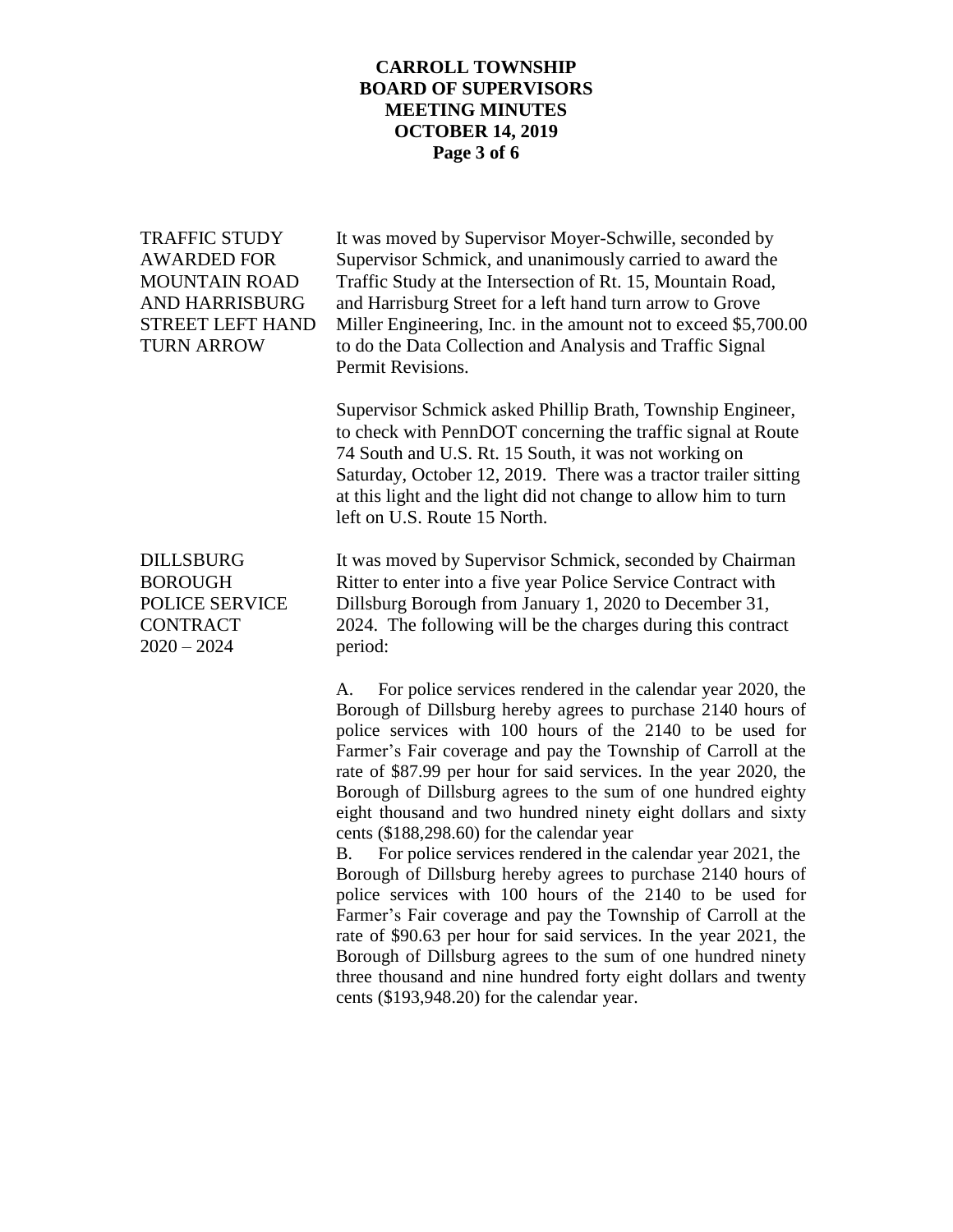### **CARROLL TOWNSHIP BOARD OF SUPERVISORS MEETING MINUTES OCTOBER 14, 2019 Page 4 of 6**

DILLSBURG C. For police services rendered in the calendar year 2022, the BOROUGH Borough of Dillsburg hereby agrees to purchase 2140 hours of POLICE SERVICE police services with 100 hours of the 2140 to be used for CONTRACT Farmer's Fair coverage and pay the Township of Carroll at the 2020 – 2024 rate of \$93.35 per hour for said services. In the year 2022, the CONTINUES Borough of Dillsburg agrees to the sum of one hundred ninety nine thousand and seven hundred sixty nine dollars and no cents (\$199,769.00) for the calendar year.

> D. For police services rendered in the calendar year 2023, the Borough of Dillsburg hereby agrees to purchase 2140 hours of police services with 100 hours of the 2140 to be used for Farmer's Fair coverage and pay the Township of Carroll at the rate of \$95.68 per hour for said services. In the year 2023, the Borough of Dillsburg agrees to the sum of two hundred four thousand and seven hundred fifty-five dollars and twenty cents (\$204,755.20) for the calendar year.

> E. For police services rendered in the calendar year 2024, the Borough of Dillsburg hereby agrees to purchase 2140 hours of police services with 100 hours of the 2140 to be used for Farmer's Fair coverage and pay the Township of Carroll at the rate of \$98.07 per hour for said services. In the year 2024, the Borough of Dillsburg agrees to the sum of two hundred nine thousand and eight hundred sixty nine dollars and eighty cents (\$209,869.80) for the calendar year.

DISTRIBUTION OF It was moved by Supervisor Schmick, seconded by Supervisor OF 2019 FIRE Trostle, and carried to distribute Carroll Township's 2019 Fire COMPANY Company Donation of \$95,000.00 as follows - 75% to Northern DONATION OF York County Fire Rescue and 25% to Monaghan Fire Company. \$95,000.00 Northern York County Fire Rescue will receive \$71,250.00 and Monaghan Fire Company will receive \$23,750.00.

Supervisor Moyer-Schwille voted no.

GRADER for sealed bids.

PERMISSION TO It was moved by Supervisor Trostle, seconded by Supervisor ADVERTISE TO Moyer-Schwille, and unanimously carried to authorize SELL 1977 HUBER Township Staff to advertise to sell a 1977 Huber MAINTAINER/ Maintainer/Grader on Municibid and if no results to advertise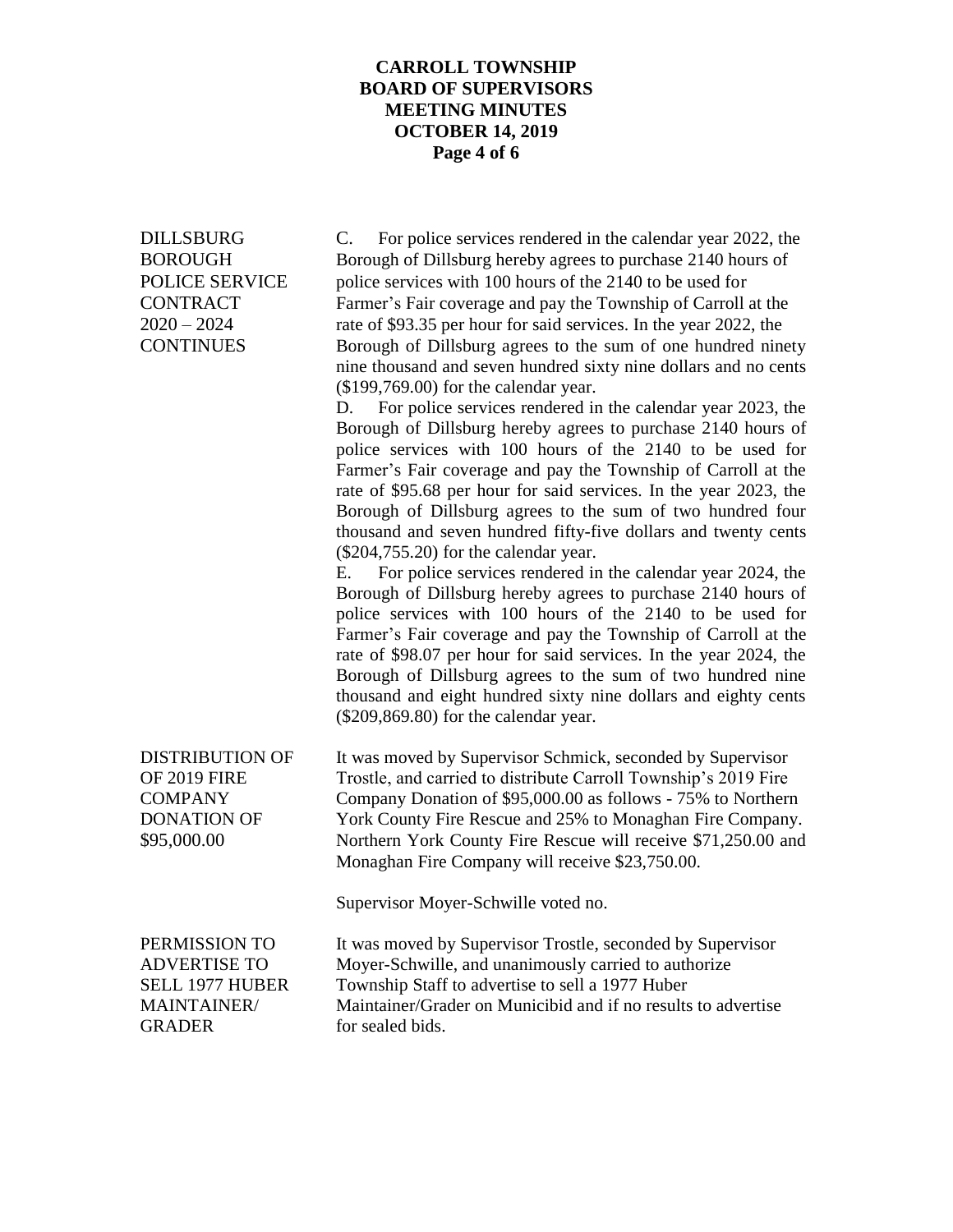# **CARROLL TOWNSHIP BOARD OF SUPERVISORS MEETING MINUTES OCTOBER 14, 2019 Page 5 of 6**

| <b>AUTHORIZE</b><br><b>APPRIAISAL</b><br>OF THE PETRONE<br><b>PROPERTY</b> | It was moved by Supervisor Moyer-Schwille, seconded by<br>Supervisor Rocco, and unanimously carried to accept Remace<br>Realty Consultants fee in the amount of \$450.00 for the<br>"General Purpose Land Report" on the property owned by Roger<br>& Mary Petrone Parcel ID Number 20-000-11-0030-00 with the<br>address of Al Pat Drive. |
|----------------------------------------------------------------------------|--------------------------------------------------------------------------------------------------------------------------------------------------------------------------------------------------------------------------------------------------------------------------------------------------------------------------------------------|
| <b>POLICE REPORT</b>                                                       | Chief Thomas Wargo presented the Police Report for the<br>month of September 2019.                                                                                                                                                                                                                                                         |
| <b>ANIMAL CONTROL</b><br><b>AGREEMENTS</b><br><b>TABLED</b>                | It was moved by Supervisor Schmick, seconded by Supervisor<br>Moyer-Schwille, and carried to table the Animal Control<br>Agreements with SPCA of York County and Klugh Animal<br>Control Services until the December 02, 2019 Work Session.                                                                                                |
|                                                                            | Supervisor Rocco voted no.                                                                                                                                                                                                                                                                                                                 |
| <b>2014 FORD TAURUS</b><br><b>CAR 4 ENGINE</b><br><b>REPLACED</b>          | It was moved by Supervisor Schmick, seconded by Chairman<br>Ritter, and unanimously carried to authorize the repair of the<br>2014 Ford Taurus Car 4 by replacing the engine with a new<br>one from LB Smith in the amount of \$8,120.79.                                                                                                  |
| <b>SOLICITOR</b><br><b>COMMENTS</b>                                        | Duane Stone, Township Solicitor, stated that the next step for<br>the properties that have not pumped in 2018 will be criminal<br>citations which will be filed with the District Magistrate's<br>office.                                                                                                                                  |
|                                                                            | He is still working on Stonebridge Crossing Phase 1 surety<br>increase. This matter should be placed on the December 2,<br>2019 Work Session.                                                                                                                                                                                              |
| <b>COMMITTEE</b><br><b>REPORTS</b>                                         | Supervisor Moyer-Schwille stated that she has met with<br>Dillsburg Borough Council concerning the relocation of Route<br>74. The Borough Council has agreed to have two to three<br>Council Members to meet with her on this matter.                                                                                                      |
|                                                                            | Business Economic and Development – Supervisor Moyer-<br>Schwille stated that Chick-Fil-A and Taco Bell are interested in<br>coming to Carroll Township.                                                                                                                                                                                   |